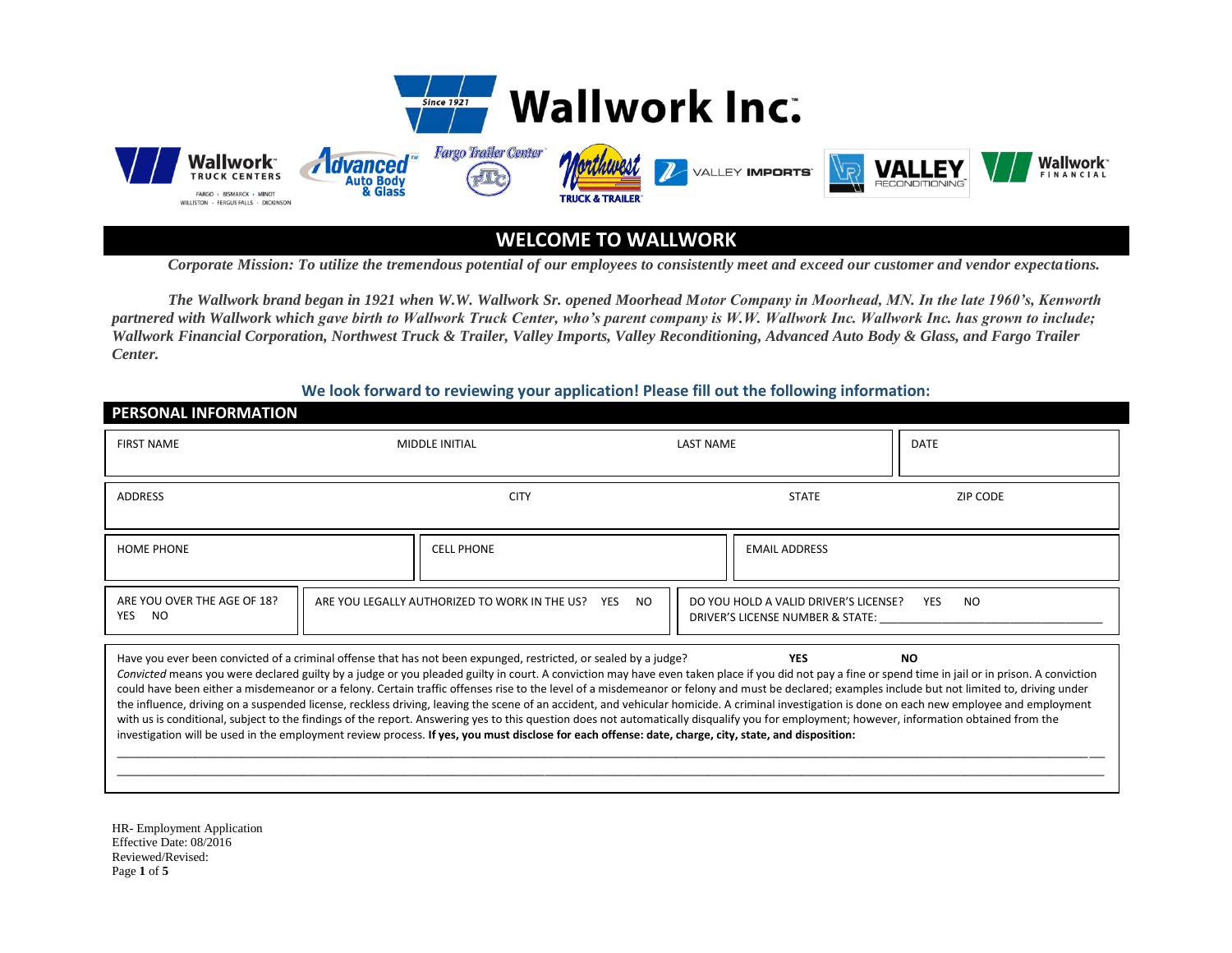

## **EMPLOYMENT INFORMATION**

| What type of work will you accept? (Circle all that apply)<br><b>FULL TIME</b>                                                                                       | <b>PART TIME</b>                  | <b>TEMPORARY</b><br><b>SEASONAL</b> | <b>DAYS</b><br><b>EVENINGS</b><br><b>WEEKENDS</b>            |  |  |  |
|----------------------------------------------------------------------------------------------------------------------------------------------------------------------|-----------------------------------|-------------------------------------|--------------------------------------------------------------|--|--|--|
| Have you ever worked for W.W. Wallwork Inc. and/or its subsidiary companies?<br>YES<br>If yes, your name (if different), date started and left, position, and<br>NO. |                                   |                                     |                                                              |  |  |  |
|                                                                                                                                                                      |                                   |                                     |                                                              |  |  |  |
|                                                                                                                                                                      |                                   |                                     |                                                              |  |  |  |
| <b>REFERRAL SOURCE (please circle)</b>                                                                                                                               |                                   |                                     |                                                              |  |  |  |
|                                                                                                                                                                      | <b>BISMAN ONLINE</b>              | <b>COLLEGE WEBSITE</b>              | <b>JOB FAIR</b><br><b>COMPANY WEBSITE</b><br><b>FACEBOOK</b> |  |  |  |
| <b>STAFFING AGENCY</b><br><b>JOB SERVICE</b><br><b>INDEED</b><br><b>GOOGLE</b>                                                                                       | <b>LINKEDIN</b><br><b>WALK-IN</b> | <b>ZIPRECRUITER</b>                 |                                                              |  |  |  |
| <b>EDUCATIONAL INFORMATION</b><br><u> Tanzania de la contrada de la contrada de la contrada de la contrada de la contrada de la contrada de la con</u>               |                                   |                                     |                                                              |  |  |  |
| HIGH SCHOOL OR GED                                                                                                                                                   | LAST YEAR COMPLETED               | <b>DID YOU GRADUATE</b>             | <b>DEGREE / CERTIFICATE</b>                                  |  |  |  |
|                                                                                                                                                                      |                                   |                                     |                                                              |  |  |  |
| UNIVERSITY OR COLLEGE                                                                                                                                                | LAST YEAR COMPLETED               | <b>DID YOU GRADUATE</b>             | <b>DEGREE / CERTIFICATE</b>                                  |  |  |  |
| <b>OTHER</b>                                                                                                                                                         | LAST YEAR COMPLETED               | DID YOU GRADUATE                    | <b>DEGREE / CERTIFICATE</b>                                  |  |  |  |
|                                                                                                                                                                      |                                   |                                     |                                                              |  |  |  |
|                                                                                                                                                                      |                                   |                                     |                                                              |  |  |  |
| <b>MILITARY INFORMATION</b>                                                                                                                                          |                                   |                                     | ח ר                                                          |  |  |  |

| MILITARY CLASSIFICATION (CURRENT)                   | HAVE YOU SERVED IN THE ARMED FORCES? | DATE ENTERED | DATE SEPERATED |
|-----------------------------------------------------|--------------------------------------|--------------|----------------|
| SPECIAL SKILLS OR TRAINING / TYPE OF WORK PERFORMED |                                      |              |                |
| HR- Employment Application                          |                                      |              |                |

Effective Date: 08/2016 Reviewed/Revised: Page **2** of **5**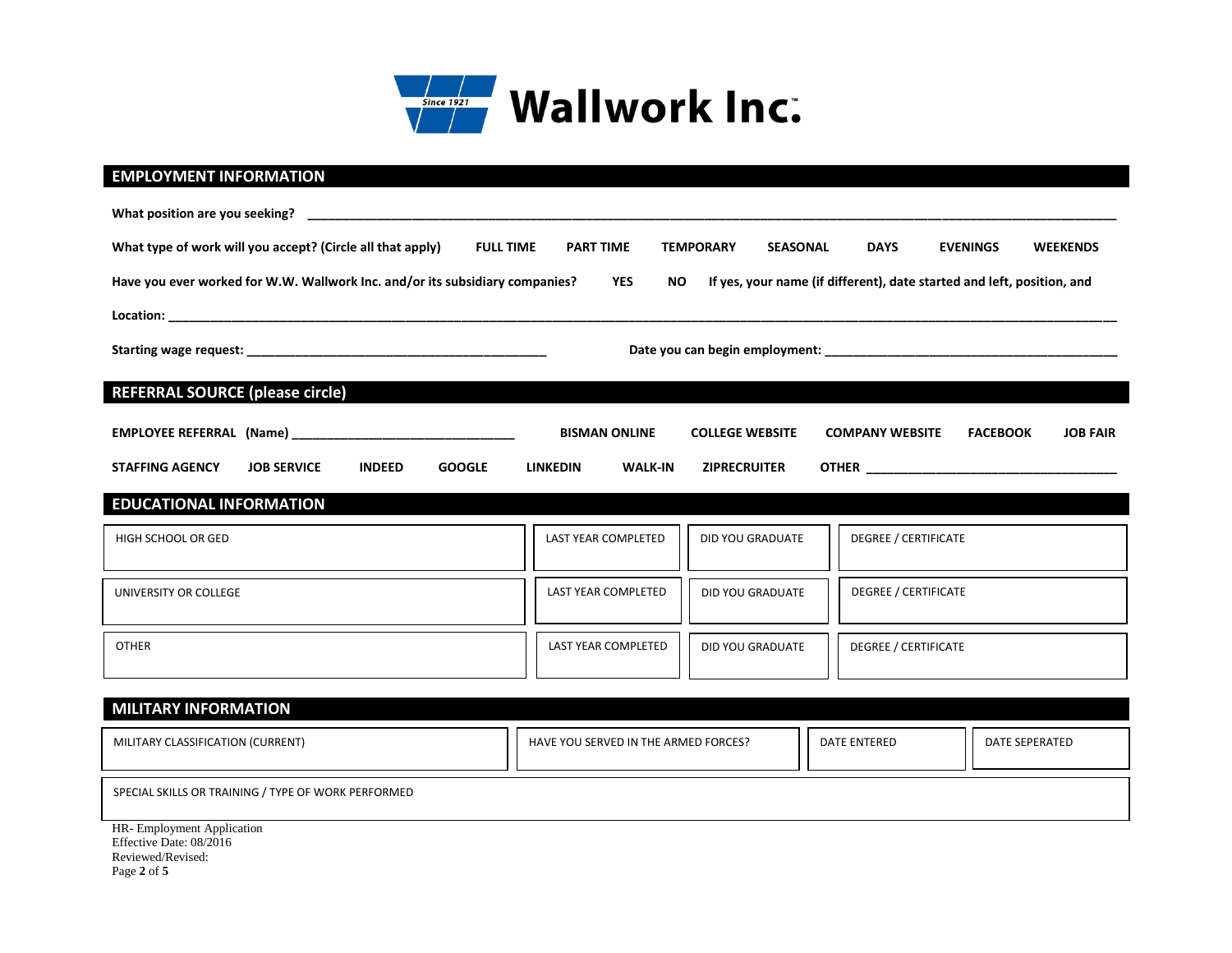

| <b>CURRENT EMPLOYER</b>                |                  |                         |                      |                |                              |  |  |
|----------------------------------------|------------------|-------------------------|----------------------|----------------|------------------------------|--|--|
| <b>EMPLOYERS NAME</b>                  |                  |                         |                      | POSITION TITLE |                              |  |  |
|                                        |                  |                         |                      |                |                              |  |  |
| NAME & TITLE OF SUPERVISOR             |                  |                         |                      |                | <b>EMPLOYER PHONE NUMBER</b> |  |  |
| <b>CITY</b><br><b>EMPLOYER ADDRESS</b> |                  |                         |                      |                |                              |  |  |
|                                        |                  |                         |                      | <b>STATE</b>   | ZIP CODE                     |  |  |
|                                        |                  |                         |                      |                |                              |  |  |
|                                        |                  |                         |                      |                |                              |  |  |
| START DATE (MM/YY)                     | END DATE (MM/YY) | <b>BEGINNING SALARY</b> | <b>ENDING SALARY</b> |                | <b>REASON FOR LEAVING:</b>   |  |  |
|                                        |                  |                         |                      |                |                              |  |  |
|                                        |                  |                         |                      |                |                              |  |  |

| <b>PREVIOUS EMPLOYER</b>               |                  |                         |                              |                          |                                                                                                                                                                                                                                |
|----------------------------------------|------------------|-------------------------|------------------------------|--------------------------|--------------------------------------------------------------------------------------------------------------------------------------------------------------------------------------------------------------------------------|
| <b>EMPLOYERS NAME</b>                  |                  |                         |                              | POSITION TITLE           |                                                                                                                                                                                                                                |
|                                        |                  |                         |                              |                          |                                                                                                                                                                                                                                |
| NAME & TITLE OF SUPERVISOR             |                  |                         | <b>EMPLOYER PHONE NUMBER</b> |                          |                                                                                                                                                                                                                                |
| <b>CITY</b><br><b>EMPLOYER ADDRESS</b> |                  |                         |                              | <b>STATE</b><br>ZIP CODE |                                                                                                                                                                                                                                |
| START DATE (MM/YY)                     | END DATE (MM/YY) | <b>BEGINNING SALARY</b> | <b>ENDING SALARY</b>         |                          | REASON FOR LEAVING: New York CANADA AND A CONTROL CONTROL CONTROL CONTROL CONTROL CONTROL CONTROL CONTROL CONTROL CONTROL CONTROL CONTROL CONTROL CONTROL CONTROL CONTROL CONTROL CONTROL CONTROL CONTROL CONTROL CONTROL CONT |
|                                        |                  |                         |                              |                          |                                                                                                                                                                                                                                |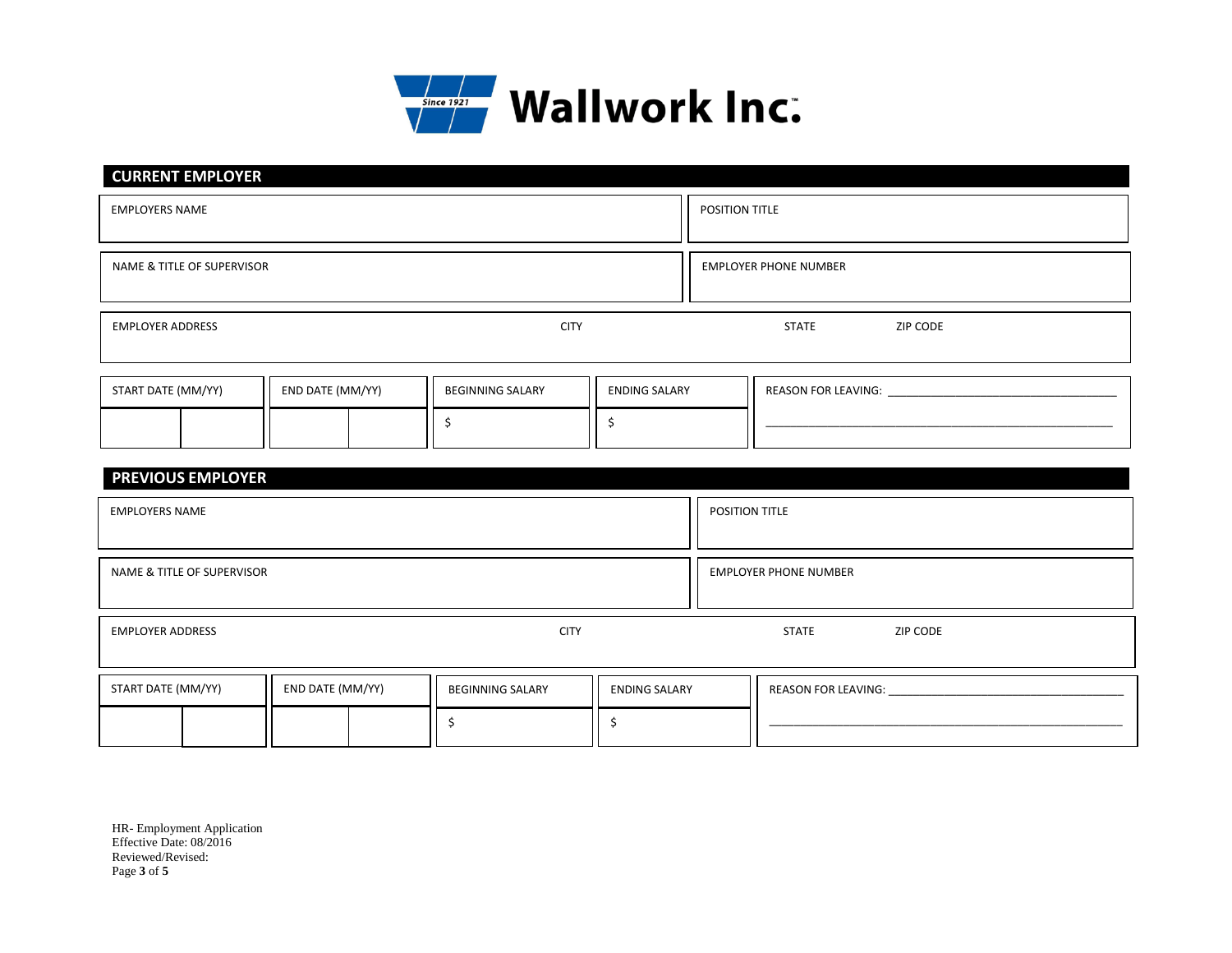

| <b>PREVIOUS EMPLOYER</b>                                                                                                         |                         |                      |                                                                                                                                                                                                                                |  |  |  |
|----------------------------------------------------------------------------------------------------------------------------------|-------------------------|----------------------|--------------------------------------------------------------------------------------------------------------------------------------------------------------------------------------------------------------------------------|--|--|--|
| <b>EMPLOYERS NAME</b>                                                                                                            |                         |                      | POSITION TITLE                                                                                                                                                                                                                 |  |  |  |
|                                                                                                                                  |                         |                      |                                                                                                                                                                                                                                |  |  |  |
| NAME & TITLE OF SUPERVISOR                                                                                                       |                         |                      | <b>EMPLOYER PHONE NUMBER</b>                                                                                                                                                                                                   |  |  |  |
|                                                                                                                                  |                         |                      |                                                                                                                                                                                                                                |  |  |  |
| <b>EMPLOYER ADDRESS</b>                                                                                                          | <b>CITY</b>             |                      | <b>STATE</b><br>ZIP CODE                                                                                                                                                                                                       |  |  |  |
|                                                                                                                                  |                         |                      |                                                                                                                                                                                                                                |  |  |  |
| START DATE (MM/YY)<br>END DATE (MM/YY)                                                                                           | <b>BEGINNING SALARY</b> | <b>ENDING SALARY</b> |                                                                                                                                                                                                                                |  |  |  |
|                                                                                                                                  | \$                      | \$                   | <u> 1989 - Johann John Stoff, deutscher Stoffen und der Stoffen und der Stoffen und der Stoffen und der Stoffen u</u>                                                                                                          |  |  |  |
|                                                                                                                                  |                         |                      |                                                                                                                                                                                                                                |  |  |  |
| <b>SKILLS</b>                                                                                                                    |                         |                      |                                                                                                                                                                                                                                |  |  |  |
| List any special skills such as machinery or equipment operated, computer software, etc. you might have experience; for example: |                         |                      |                                                                                                                                                                                                                                |  |  |  |
| <b>Forklift</b><br><b>Pallet Jack</b>                                                                                            | <b>Microsoft Office</b> |                      | Other: when the contract of the contract of the contract of the contract of the contract of the contract of the contract of the contract of the contract of the contract of the contract of the contract of the contract of th |  |  |  |
|                                                                                                                                  |                         |                      |                                                                                                                                                                                                                                |  |  |  |
|                                                                                                                                  |                         |                      |                                                                                                                                                                                                                                |  |  |  |
|                                                                                                                                  |                         |                      |                                                                                                                                                                                                                                |  |  |  |
|                                                                                                                                  |                         |                      |                                                                                                                                                                                                                                |  |  |  |
| <b>ADDITIONAL INFORMATION</b>                                                                                                    |                         |                      |                                                                                                                                                                                                                                |  |  |  |

\_\_\_\_\_\_\_\_\_\_\_\_\_\_\_\_\_\_\_\_\_\_\_\_\_\_\_\_\_\_\_\_\_\_\_\_\_\_\_\_\_\_\_\_\_\_\_\_\_\_\_\_\_\_\_\_\_\_\_\_\_\_\_\_\_\_\_\_\_\_\_\_\_\_\_\_\_\_\_\_\_\_\_\_\_\_\_\_\_\_\_\_\_\_\_\_\_\_\_\_\_\_\_\_\_\_\_\_ \_\_\_\_\_\_\_\_\_\_\_\_\_\_\_\_\_\_\_\_\_\_\_\_\_\_\_\_\_\_\_\_\_\_\_\_\_\_\_\_\_\_\_\_\_\_\_\_\_\_\_\_\_\_\_\_\_\_\_\_\_\_\_\_\_\_\_\_\_\_\_\_\_\_\_\_\_\_\_\_\_\_\_\_\_\_\_\_\_\_\_\_\_\_\_\_\_\_\_\_\_\_\_\_\_\_\_\_ \_\_\_\_\_\_\_\_\_\_\_\_\_\_\_\_\_\_\_\_\_\_\_\_\_\_\_\_\_\_\_\_\_\_\_\_\_\_\_\_\_\_\_\_\_\_\_\_\_\_\_\_\_\_\_\_\_\_\_\_\_\_\_\_\_\_\_\_\_\_\_\_\_\_\_\_\_\_\_\_\_\_\_\_\_\_\_\_\_\_\_\_\_\_\_\_\_\_\_\_\_\_\_\_\_\_\_\_

HR- Employment Application Effective Date: 08/2016 Reviewed/Revised: Page **4** of **5**